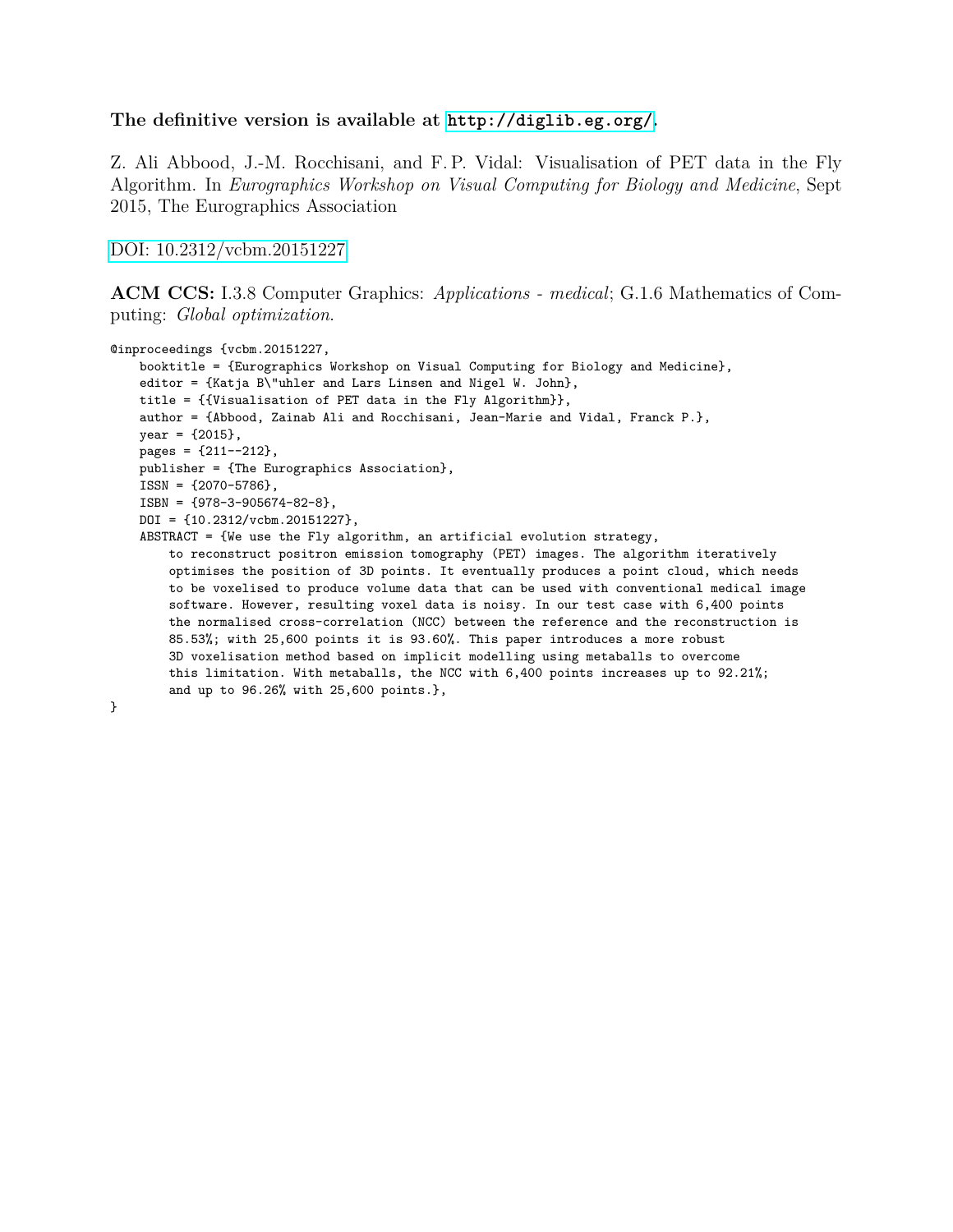# Visualisation of PET data in the Fly Algorithm

Z. Ali Abbood<sup>1</sup>, J.-M. Rocchisani<sup>2</sup>, and F.P. VIDAL

<sup>1</sup> School of Computer Science, Bangor University, LL57 1UT, United Kingdom

<sup>2</sup> Université Paris 13, Sorbonne Paris Cité, BPC, F-93430, Villetaneuse, France

#### **Abstract**

We use the Fly algorithm, an artificial evolution strategy, to reconstruct positron emission tomography (PET) images. The algorithm iteratively optimises the position of 3D points. It eventually produces a point cloud, which needs to be voxelised to produce volume data that can be used with conventional medical image software. However, resulting voxel data is noisy. In our test case with 6,400 points the normalised cross-correlation (NCC) between the reference and the reconstruction is 85.53%; with 25,600 points it is 93.60%. This paper introduces a more robust 3D voxelisation method based on implicit modelling using metaballs to overcome this limitation. With metaballs, the NCC with 6,400 points increases up to  $92.21\%$ ; and up to  $96.26\%$  with  $25,600$  points.

**ACM CCS:** I.3.8 Computer Graphics: *Applications - medical*; G.1.6 Mathematics of Computing: *Global optimization*.

## **1 Introduction**

PET reconstruction using the Fly Algorithm is an artificial evolution strategy and it follows the iterative reconstruction paradigm. First, a random population of flies (3D points) is generated [\[2\]](#page-3-0). Each fly emulates a radioactive emitter [\[3\]](#page-3-1). Genetic operators (here selection and mutation) are repeatedly applied to optimise the position of flies. The aim is to minimise the discrepancies between the data simulated by the flies and the input data from the scanner. The final concentration of flies will then be an estimate of the radioactive concentration.

To date, the final population of flies has always been considered as a point cloud. We demonstrate below that it is not the best representation to generate 3D voxel data.

## **2 Noisy reconstruction**

Each good fly is kept in the final 3D volume. We considered a fly as a Dirac delta function  $(\delta)$ : The value of each voxel is incremented for each fly it contains. The stochastic nature of the algorithm leads to noisy PET volumes (see Fig.  $1(a)$ ). To limit noise, more flies can be used in the reconstruction (see Fig.  $1(b)$ ). The reconstruction time significantly increases.

<span id="page-1-0"></span>**Table 1:** Normalised cross-correlation between the reference and reconstructed images.

| lmage:  | Fig. $1(a)$  | Fig. $1(b)$  | Fig. $4(a)$ | Fig. $4(b)$ |
|---------|--------------|--------------|-------------|-------------|
| Method: | <b>Noisy</b> | <b>Noisy</b> | Metaballs   | Metaballs   |
| Flies:  | 6.400        | 25,600       | 6.400       | 25,600      |
| NCC:    | 85.53%       | 93.60%       | 92.21\%     | 96.26%      |

The reconstruction is then compared with the reference image (see Fig. [2\)](#page-2-2). To quantify the similarities between a reference *f* and a test image *t*, the normalized cross-correlation (NCC) is used:

$$
NCC(f,t) = \frac{1}{n} \sum_{x,y} \frac{(r(x,y) - \bar{r}) (t(x,y) - \bar{t})}{\sigma_r \sigma_t}
$$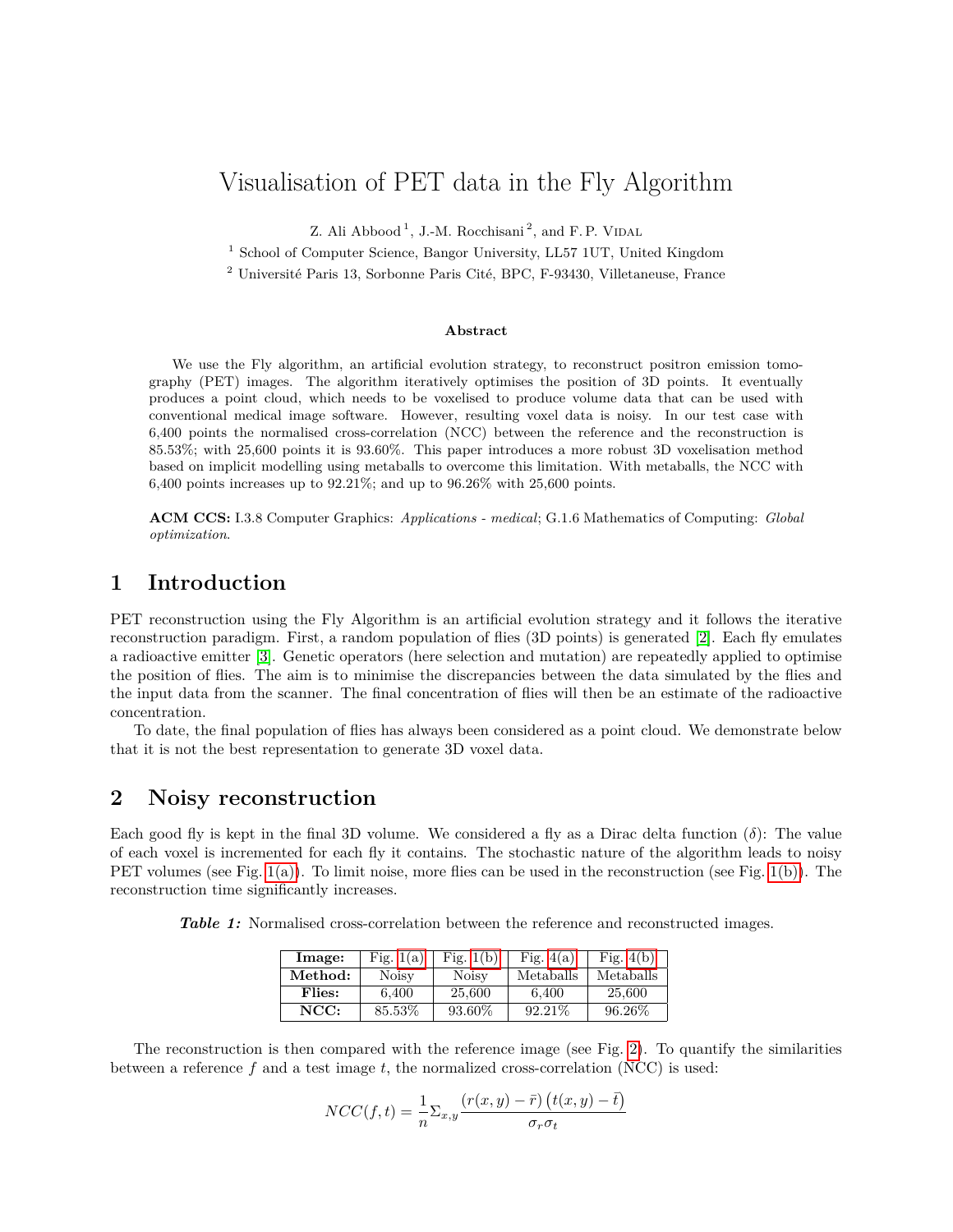

<span id="page-2-2"></span><span id="page-2-0"></span>*Figure 1:* Standard voxelisation: Each fly corresponds to a  $\delta$  function.

<span id="page-2-1"></span>

*Figure 2:* Reference data (unknown).

with *n* the number of pixels,  $\bar{r}$  and  $\bar{t}$  the average values of f and t respectively,  $\sigma_r$  and  $\sigma_t$  the standard deviations of f and t respectively.  $NCC(f, t)$  is equal to 100% when f and t are fully correlated; it is 0% when they are fully uncorrelated. Table [1](#page-1-0) gives the NCC between Fig. [2](#page-2-2) and the reconstructions. With 6,400 flies the NCC is 85.53%; with 25,600 flies it is 93.60%.

## **3 Density field**

The aim of the fly algorithm is to estimate the radioactive concentration. As an output it produces a point cloud. This point cloud can be described as a density field. Instead of the  $\delta$  function, an implicit function  $(f(r))$  is used: A fly corresponds to a particle surrounded by a density field. The influence of the particle decreases with distance from the particle location. The final volume corresponds to:

$$
V(x, y, z) = \sum_{i=0}^{N-1} f_i(\sqrt{(x - x_i)^2 + (y - y_i)^2 + (z - z_i)^2})
$$

with *V* the voxel value at the location  $(x, y, z)$ , and  $(x_i, y_i, z_i)$  the *i*-th particle's location. Metaballs are a well known type of implicit modelling technique [\[1\]](#page-3-4). The density field can be modelled as:

$$
f_i(r) = \begin{cases} a \left(1 - \frac{3r^2}{b^2}\right) & \forall r \in [0; b/3] \\ \frac{3a}{2} \left(1 - \frac{r^2}{b}\right) & \forall r \in [b/3; b] \\ 0 & otherwise \end{cases}
$$

When two particles are close to each other, their density fields are combined in a smooth manner (see Fig. [3\)](#page-3-5). When they are far from each other, their density fields remain separated. Fig. [4](#page-3-6) shows the reconstruction results when implicit functions are used. The NCC with 6,400 flies is 92.21%; with 25,600 flies 96.26%.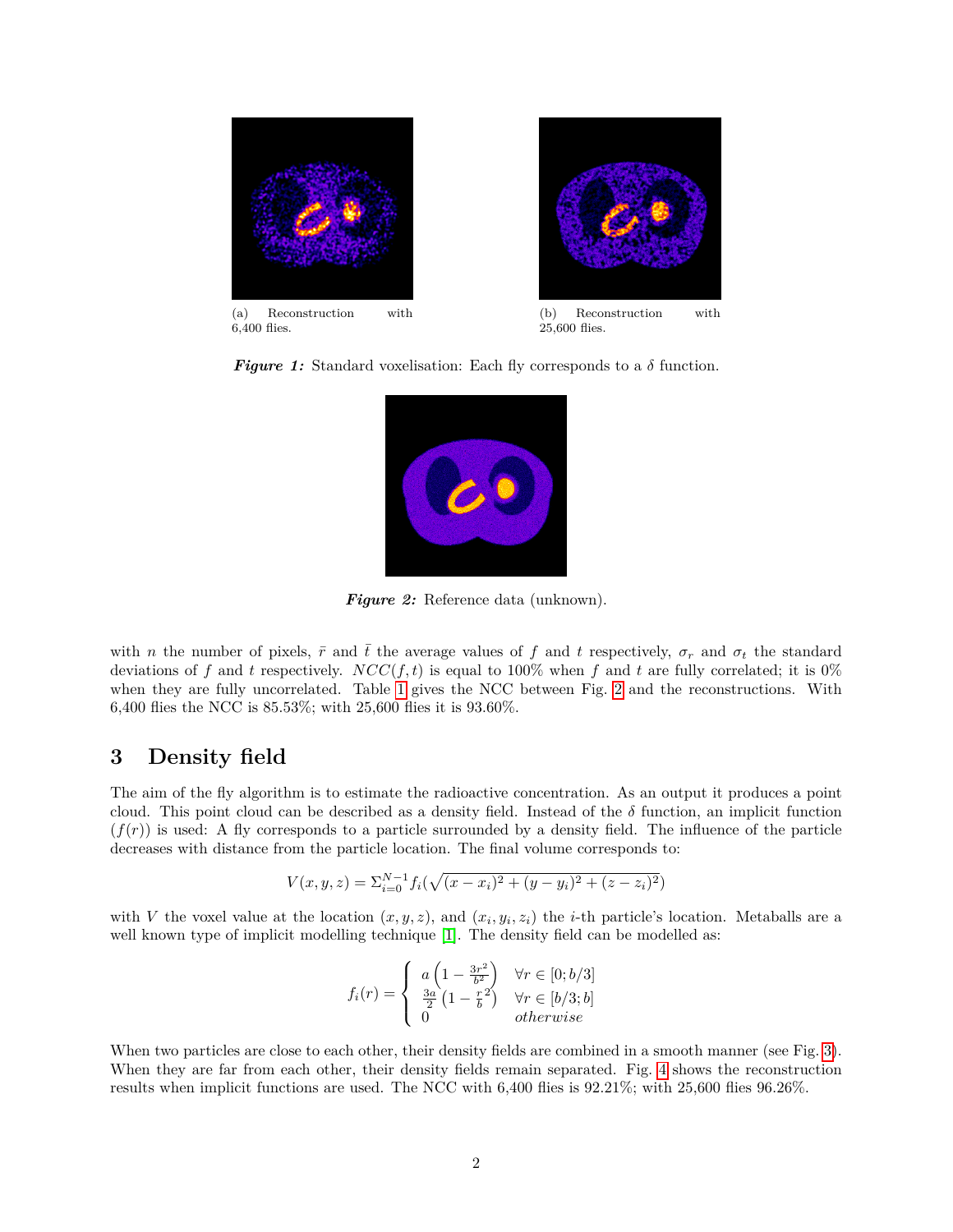<span id="page-3-5"></span>

**Figure 3:** Illustration of density fields with two particles.

<span id="page-3-6"></span>

<span id="page-3-3"></span><span id="page-3-2"></span>*Figure 4:* New voxelisation: Each fly corresponds to a density field.

# **4 Conclusions**

This poster focused on improving the voxel representation of PET images reconstructed using the Fly algorithm without increasing the computation time. The figures above show a significant improvement when implicit modelling is used. In our tests, 25,600 flies were initially needed to get a NCC value over 90%. With implicit modelling, only 6,400 flies produce comparable results.

# **Acknowledgements**

This work has been partially funded by FP7-PEOPLE-2012-CIG project Fly4PET – Fly Algorithm in PET Reconstruction for Radiotherapy Treatment Planning (<http://fly4pet.fpvidal.net>).

# **References**

- <span id="page-3-4"></span>[1] J. F. Blinn. A generalization of algebraic surface drawing. *ACM Trans. Graph.*, 1(3):235–256, July 1982.
- <span id="page-3-0"></span>[2] J. Louchet. Stereo analysis using individual evolution strategy. In *Proc. ICPR'00*, pages 908–911, 2000.
- <span id="page-3-1"></span>[3] F. Vidal, E. Lutton, J. Louchet, and J.-M. Rocchisani. Threshold selection, mitosis and dual mutation in cooperative co-evolution: Application to medical 3D tomography. In *Proc. PPSN XI*, pages 414–423, 2011.